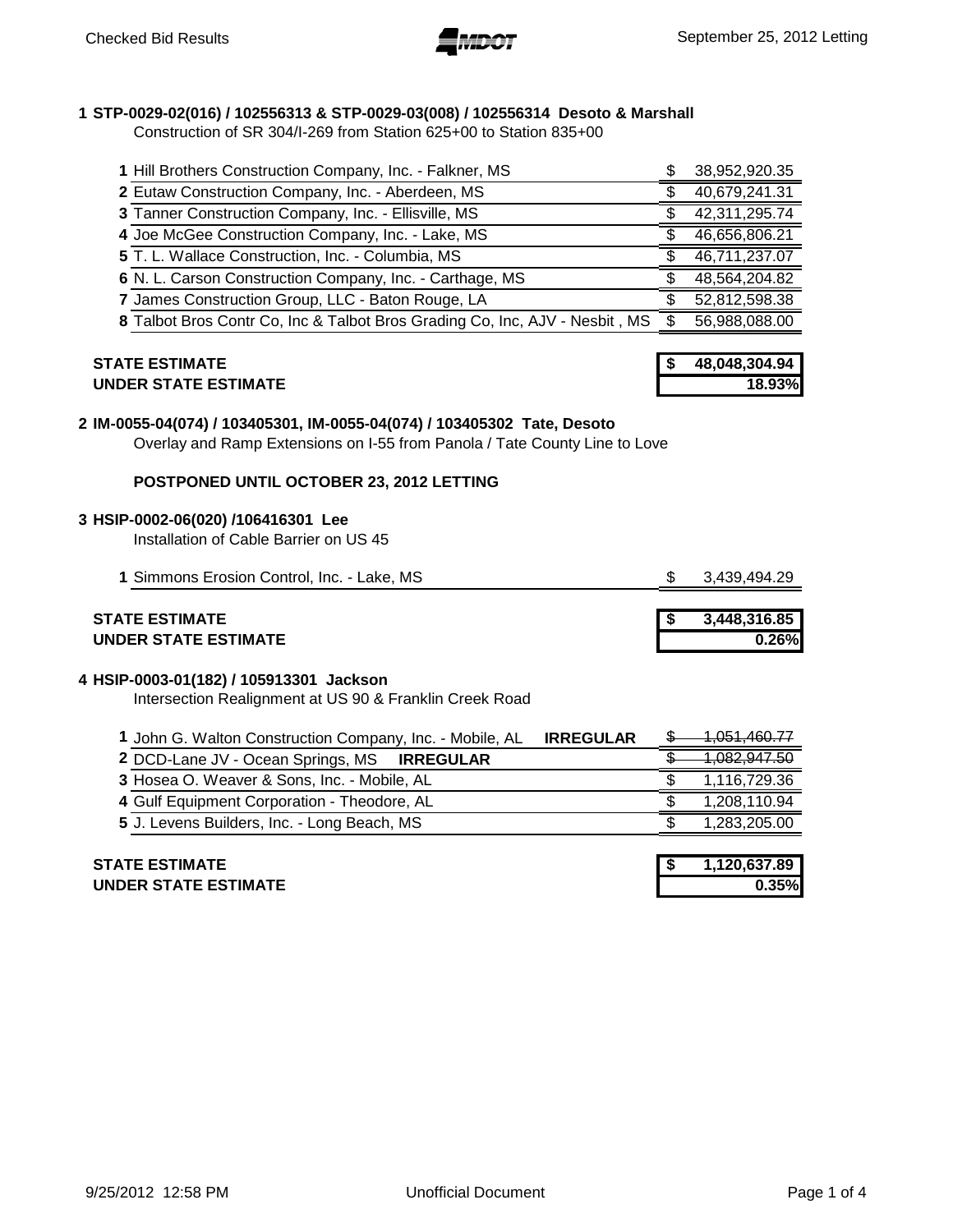# **BR-0008-01(076) / 102111302 Harrison**

Bridge Replacement on US 49 over Little Biloxi River

| 1 Tanner Construction Company, Inc. - Ellisville, MS                                               | \$ | 6,827,604.25           |
|----------------------------------------------------------------------------------------------------|----|------------------------|
| 2 T. L. Wallace Construction, Inc. - Columbia, MS                                                  | \$ | 6,998,349.57           |
| 3 Key, LLC - Madison, MS                                                                           | \$ | 7,419,676.12           |
| 4 J. B. James Construction, LLC - Baton Rouge, LA                                                  | \$ | 8,055,842.60           |
| 5 Gulf Equipment Corporation - Theodore, AL                                                        | \$ | 9,069,885.77           |
| 6 L & A Contracting Company - Hattiesburg, MS                                                      |    | 9,456,271.04           |
| 7 James Construction Group, LLC - Baton Rouge, LA                                                  |    | 9,672,908.08           |
| 8 J. Levens Builders, Inc. - Long Beach, MS                                                        |    | 10,664,285.00          |
| <b>STATE ESTIMATE</b><br><b>UNDER STATE ESTIMATE</b>                                               |    | 7,784,442.74<br>12.29% |
|                                                                                                    |    |                        |
| 6 HSIP-0009-06(013) / 106173301 Desoto<br>Traffic Signal Installation at US 61 and Delta View Road |    |                        |
| 1 Ferrell Paving, Inc. - Memphis, TN                                                               | \$ | 1,130,913.16           |
| 2 Simmons Erosion Control, Inc. - Lake, MS                                                         | \$ | 1,232,000.00           |
| <b>STATE ESTIMATE</b><br><b>OVER STATE ESTIMATE</b>                                                | 5  | 979,503.05<br>15.46%   |

## **HSIP-0040-01(021) / 101635301 Monroe**

Grade, Drain, Bridge & Incidental Paving approximately 6 miles on SR 25 South of Becker to Existing US 278

| <b>UNDER STATE ESTIMATE</b>                              | 9.57%         |
|----------------------------------------------------------|---------------|
| <b>STATE ESTIMATE</b>                                    | 19,178,383.34 |
| 9 T. L. Wallace Construction, Inc. - Columbia, MS        | 21,895,171.08 |
| 8 Key, LLC - Madison, MS                                 | 21,423,564.75 |
| 7 James Construction Group, LLC - Baton Rouge, LA        | 20,663,962.31 |
| 6 N. L. Carson Construction Company, Inc. - Carthage, MS | 18,848,059.51 |
| 5 Glasgow Construction Company, Inc. - Guin, AL          | 18,544,881.02 |
| 4 Hill Brothers Construction Company, Inc. - Falkner, MS | 18,241,666.80 |
| 3 W. S. Newell & Sons, Inc. - Montgomery, AL             | 18,176,118.79 |
| 2 Tanner Construction Company, Inc. - Ellisville, MS     | 17,674,703.38 |
| 1 Eutaw Construction Company, Inc. - Aberdeen, MS        | 17,342,740.63 |

# **STP-0032-01(035) / 106181301 Pearl River**

Traffic Signal Installation on SR 43 at Beech Street in Picayune

| 1 Huey Stockstill, Inc. - Picayune, MS | 479,306.88 |
|----------------------------------------|------------|
|                                        |            |
| STATE ESTIMATE                         | 451.057.83 |
| OVER STATE ESTIMATE                    | 6.26%      |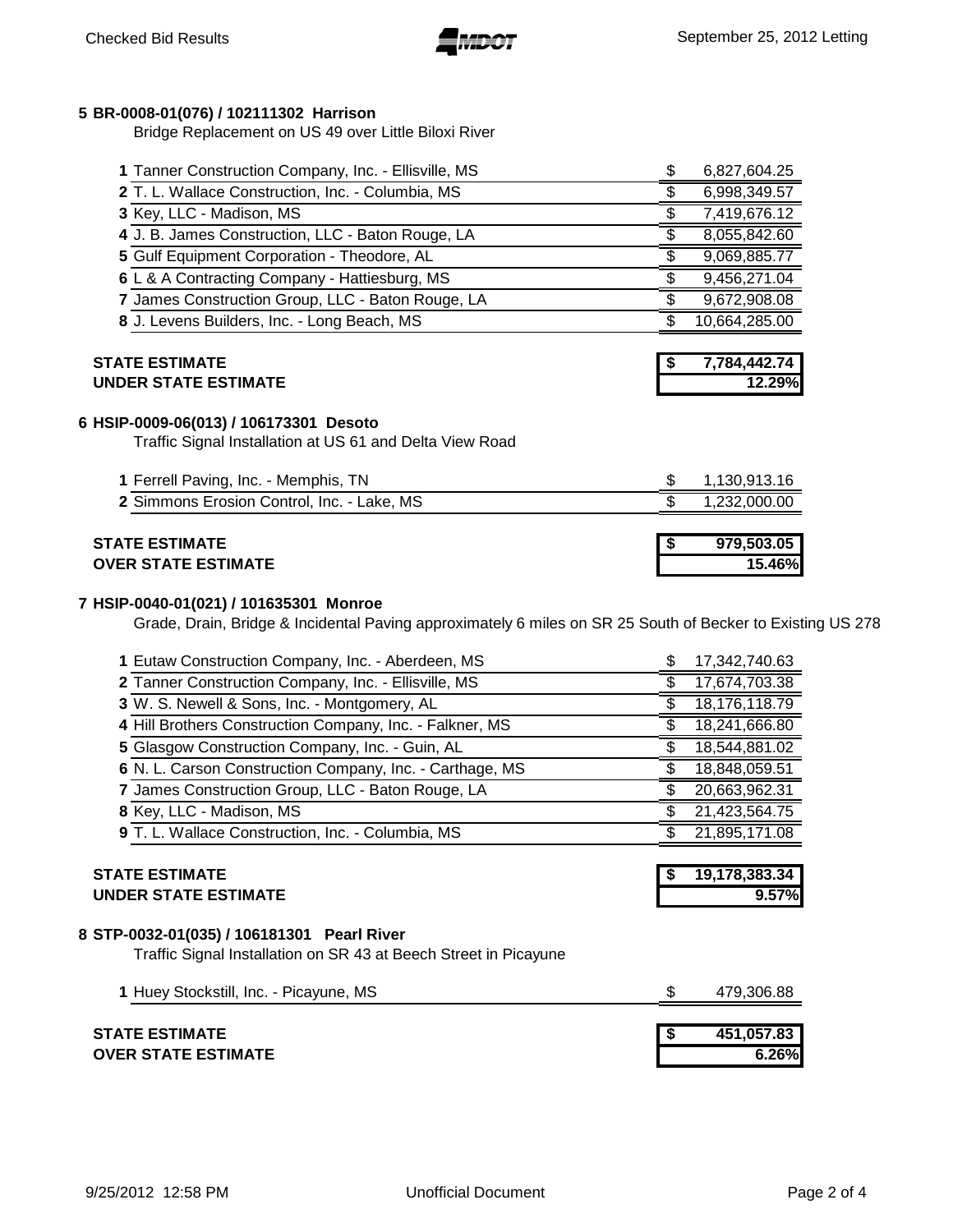# **HSIP-0055-02(231) / 106417301 & 106417302 Yazoo & Holmes**

Cable Barrier Installation on I-55

| 1 Simmons Erosion Control, Inc. - Lake, MS                            | 1,507,123.92           |
|-----------------------------------------------------------------------|------------------------|
| 2 RMD Holdings, LTD dba Nationwide Construction Group - New Haven, MI | 1,547,522.03           |
| 3 Key, LLC - Madison, MS                                              | 1,657,490.00           |
| 4 Dozer, LLC - Natchez, MS<br><b>IRREGULAR</b>                        | <del>981,820.00,</del> |
|                                                                       |                        |
| <b>STATE ESTIMATE</b>                                                 | 1,626,920.00           |
| <b>UNDER STATE ESTIMATE</b>                                           | 7.36%                  |
| 10 BR-2170-00(005) / 102245302 Forrest                                |                        |

Bridge Replacement on US 11 over Greens Creek

| 2,968,317.65 |
|--------------|
| 3,147,761.82 |
| 3,468,491.40 |
| 3,685,422.10 |
| 3,939,866.23 |
|              |

# **STATE ESTIMATE \$ 3,600,591.57 UNDER STATE ESTIMATE 17.56%**

#### **BR-2171-00(008) / 102519301 Lamar**

Replace 5 Bridges on US Hwy. 11 between Lumberton and Purvis

| 8,433,355.39  |
|---------------|
| 8,483,405.70  |
| 10,034,358.52 |
| 10,086,543.03 |
| 10,352,794.20 |
| 11,471,194.95 |
|               |

## **STATE ESTIMATE \$ 8,955,339.00 UNDER STATE ESTIMATE 5.83%**

#### **MP-1009-58(007) / 304487301 Pontotoc**

Mill and Overlay approximately 2 miles of SR 9, from near SR 341 to SR 15

| 1 APAC - Mississippi, Inc. - Jackson, MS      | 452,768.00 |
|-----------------------------------------------|------------|
| <b>2 Lehman-Roberts Company - Memphis, TN</b> | 468.319.75 |
| 3 Rogers Group, Inc. - Tupelo, MS             | 510.506.48 |

| <b>STATE ESTIMATE</b>       | 484.463.82 |
|-----------------------------|------------|
| <b>UNDER STATE ESTIMATE</b> | 6.54%      |
|                             |            |